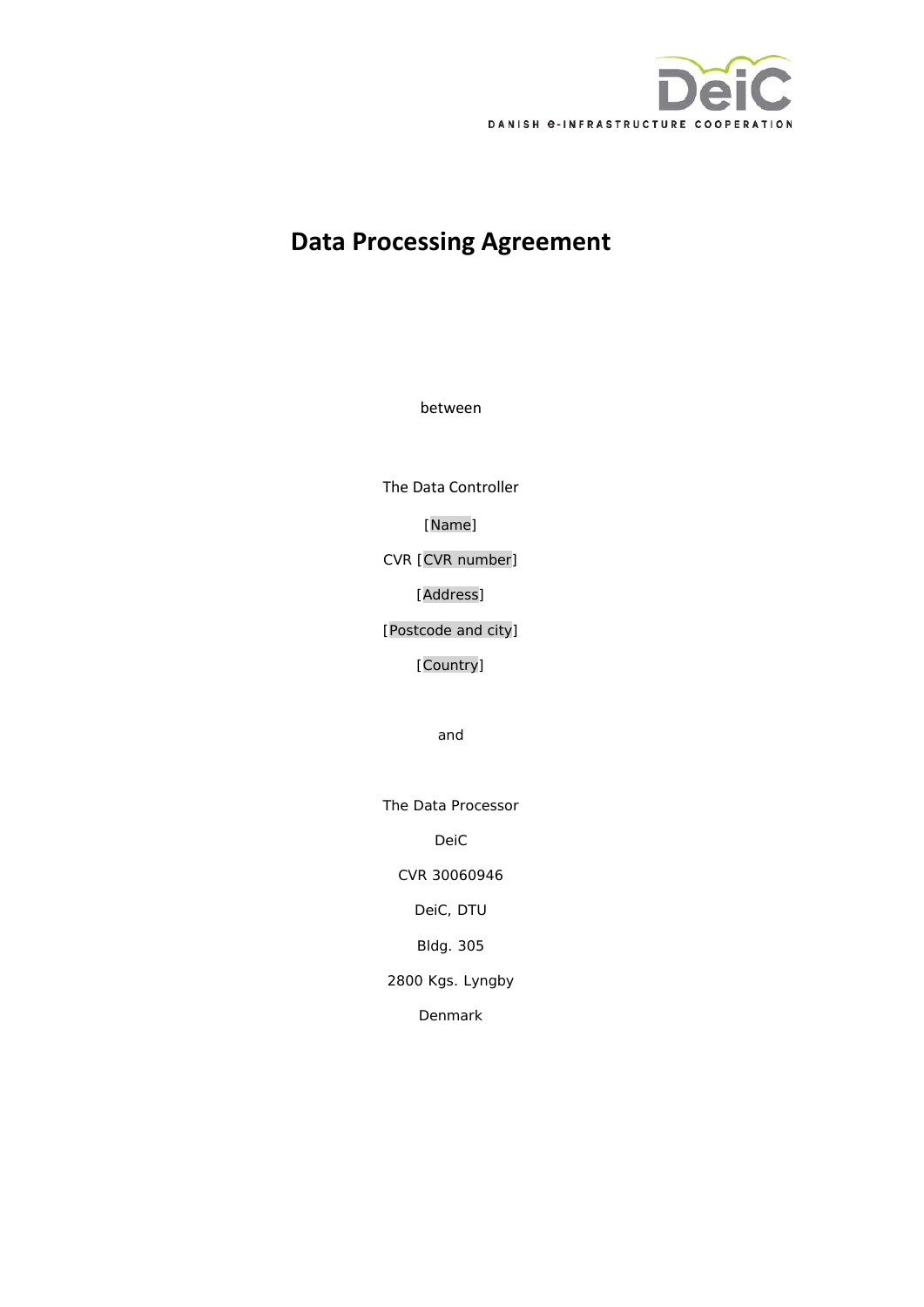

## **1 Content**

| 2   |                                                                                             |  |  |  |  |
|-----|---------------------------------------------------------------------------------------------|--|--|--|--|
| 3   |                                                                                             |  |  |  |  |
| 4   |                                                                                             |  |  |  |  |
| 5   |                                                                                             |  |  |  |  |
| 6   |                                                                                             |  |  |  |  |
| 7   |                                                                                             |  |  |  |  |
| 8   |                                                                                             |  |  |  |  |
| 9   |                                                                                             |  |  |  |  |
| 10  |                                                                                             |  |  |  |  |
| 11  |                                                                                             |  |  |  |  |
| 12  |                                                                                             |  |  |  |  |
| 13  |                                                                                             |  |  |  |  |
| 14  |                                                                                             |  |  |  |  |
| 15  |                                                                                             |  |  |  |  |
|     | Appendix A                                                                                  |  |  |  |  |
|     | Terms of the Data Processor's use of sub-processors and list of approved sub-<br>Appendix B |  |  |  |  |
|     |                                                                                             |  |  |  |  |
|     | Terms of the Data Processor's use of sub-processors, if applicable  14<br>B.1               |  |  |  |  |
|     | B.2                                                                                         |  |  |  |  |
|     | Appendix C                                                                                  |  |  |  |  |
| C.1 |                                                                                             |  |  |  |  |
|     | C.2                                                                                         |  |  |  |  |
|     | C.3                                                                                         |  |  |  |  |
|     | C.4                                                                                         |  |  |  |  |
|     | Instruction for or approval of the transfer of personal data to third countries  15<br>C.5  |  |  |  |  |
|     | Procedures for the Data Controller's inspection of the processing being performed by<br>C.6 |  |  |  |  |
|     |                                                                                             |  |  |  |  |
|     | Procedures for inspection of the processing being performed by sub-processors, if<br>C.7    |  |  |  |  |
|     |                                                                                             |  |  |  |  |
|     | Appendix D                                                                                  |  |  |  |  |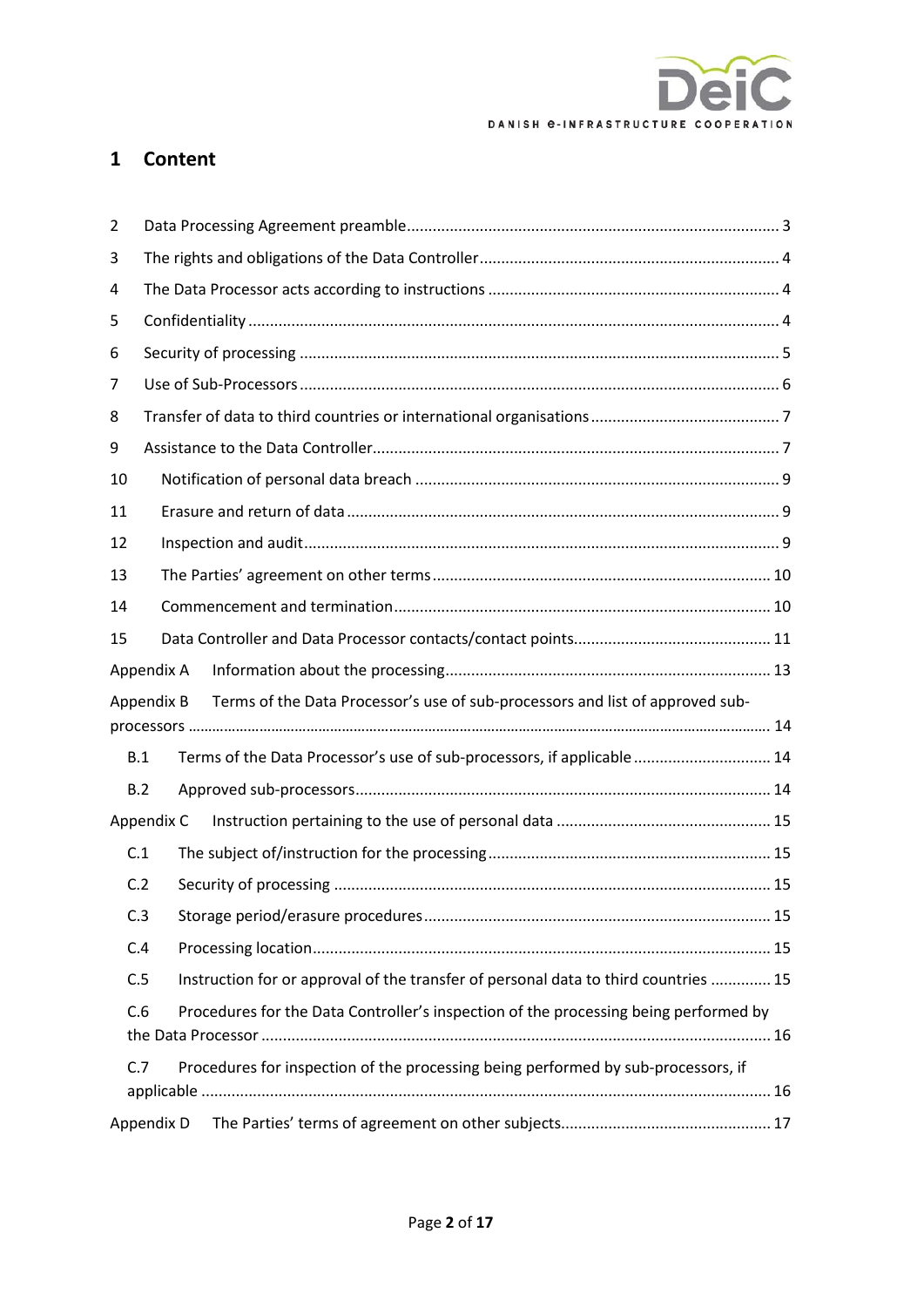

# <span id="page-2-0"></span>2 Data Processing Agreement preamble

- 1. This Data Processing Agreement sets out the rights and obligations that apply to the Data Processor's handling of personal data on behalf of the Data Controller.
- 2. This Agreement has been designed to ensure the Parties' compliance with Article 28, subsection 3 of *Regulation 2016/679 of the European Parliament and of the Council of 27 April 2016 on the protection of natural persons with regard to the processing of personal data and on the free movement of such data and repealing Directive 95/46/EC (General Data Protection Regulation)*, which sets out specific requirements for the content of data processing agreements.
- 3. The Data Processor's processing of personal data shall take place for the purposes of fulfilment of the Parties' 'Master Agreement', named 'DMPonline.deic.dk – Terms of Service', in effect from the  $1<sup>st</sup>$  of January, 2019.
- 4. The Data Processing Agreement and the 'Master Agreement' shall be interdependent and cannot be terminated separately. The Data Processing Agreement may however – without termination of the 'Master Agreement' – be replaced by an alternative valid data processing agreement.
- 5. This Data Processing Agreement shall take priority over any similar provisions contained in other agreements between the Parties, including the 'Master Agreement'.
- 6. Four appendices are attached to this Data Processing Agreement. The Appendices form an integral part of this Data Processing Agreement.
- 7. [Appendix A](#page-12-0) of the Data Processing Agreement contains details about the processing as well as the purpose and nature of the processing, type of personal data, categories of data subject and duration of the processing.
- 8. [Appendix B](#page-13-0) of the Data Processing Agreement contains the Data Controller's terms and conditions that apply to the Data Processor's use of Sub-Processors and a list of Sub-Processors approved by the Data Controller.
- 9. [Appendix C](#page-14-0) of the Data Processing Agreement contains instructions on the processing that the Data Processor is to perform on behalf of the Data Controller (the subject of the processing), the minimum security measures that are to be implemented and how inspection with the Data Processor and any Sub-Processors is to be performed.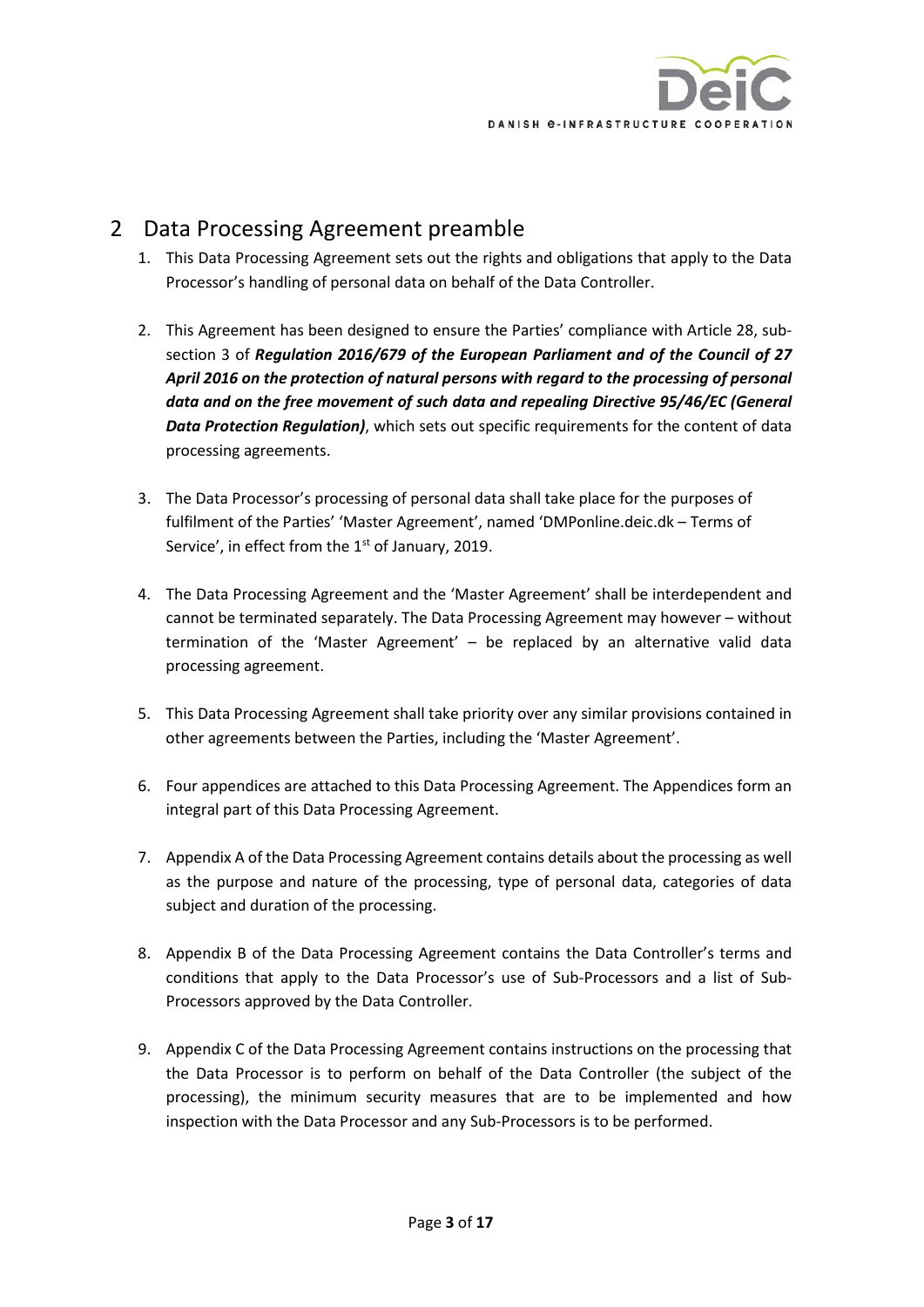

- 10. [Appendix D](#page-16-0) of the Data Processing Agreement contains the Parties' provisions for activities that are not contained in this Data Processing Agreement or the Parties' 'Master Agreement'.
- 11. The Data Processing Agreement and its associated Appendices shall be retained in writing as well as electronically by both Parties.
- 12. This Data Processing Agreement shall not exempt the Data Processor from obligations to which the Data Processor is subject pursuant to the General Data Protection Regulation or other legislation.

## <span id="page-3-0"></span>3 The rights and obligations of the Data Controller

- 1. The Data Controller shall be responsible to the outside world (including the data subject) for ensuring that the processing of personal data takes place within the framework of the General Data Protection Regulation and the Danish Data Protection Act.
- 2. The Data Controller shall therefore have both the right and obligation to make decisions about the purposes and means of the processing of personal data.
- 3. The Data Controller shall be responsible for ensuring that the processing that the Data Processor is instructed to perform is authorised in law.

## <span id="page-3-1"></span>4 The Data Processor acts according to instructions

- **1. The Data Processor shall solely be permitted to process personal data on documented instructions from the Data Controller unless processing is required under EU or Member State law to which the Data Processor is subject; in this case, the Data Processor shall inform the Data Controller of this legal requirement prior to processing unless that law prohibits such information on important grounds of public interest, cf. Article 28, subsection 3, para a.**
- **2. The Data Processor shall immediately inform the Data Controller if instructions in the opinion of the Data Processor contravene the General Data Protection Regulation or data protection provisions contained in other EU or Member State law.**

# <span id="page-3-2"></span>5 Confidentiality

1. The Data Processor shall ensure that only those persons who are currently authorised to do so are able to access the personal data being processed on behalf of the Data Controller. Access to the data shall therefore without delay be denied if such authorisation is removed or expires.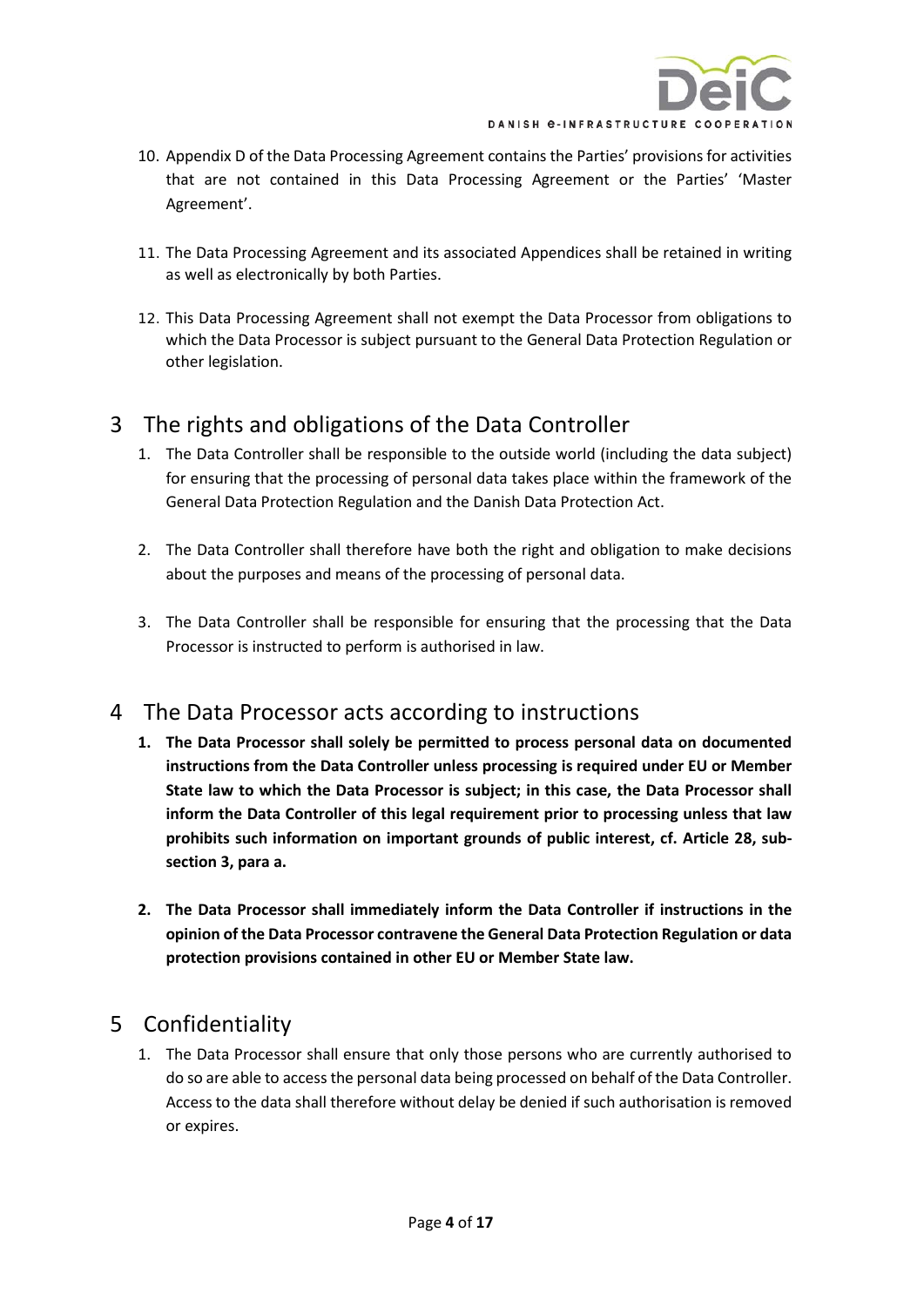

- 2. Only persons who require access to the personal data in order to fulfil the obligations of the Data Processor to the Data Controller shall be provided with authorisation.
- **3. The Data Processor shall ensure that persons authorised to process personal data on behalf of the Data Controller have undertaken to observe confidentiality or are subject to suitable statutory obligation of confidentiality.**
- 4. The Data Processor shall at the request of the Data Controller be able to demonstrate that the employees concerned are subject to the above confidentiality.

# <span id="page-4-0"></span>6 Security of processing

- 1. **The Data Processor shall take all the measures required pursuant to Article 32 of the General Data Protection Regulation** which stipulates that with consideration for the current level, implementation costs and the nature, scope, context and purposes of processing and the risk of varying likelihood and severity for the rights and freedoms of natural persons, the Data Controller and Processor shall implement appropriate technical and organisational measures to ensure a level of security appropriate to the risk.
- 2. The above obligation means that the Data Processor shall perform a risk assessment and thereafter implement measures to counter the identified risk. Depending on their relevance, the measures may include the following:
	- a. Pseudonymisation and encryption of personal data
	- b. The ability to ensure ongoing confidentiality, integrity, availability and resilience of processing systems and services.
	- c. The ability to restore the availability and access to personal data in a timely manner in the event of a physical or technical incident.
	- d. A process for regularly testing, assessing and evaluating the effectiveness of technical and organisational measures for ensuring the security of the processing.
- 3. The Data Processor shall in ensuring the above in all cases at a minimum implement the level of security and the measures specified in Appendix C to this Data Processing Agreement.
- 4. The Parties' possible regulation/agreement on remuneration etc. for the Data Controller's or the Data Processor's subsequent requirement for establishing additional security measures shall be specified in the Parties' 'Master Agreement' or in Appendix D to this Data Processing Agreement.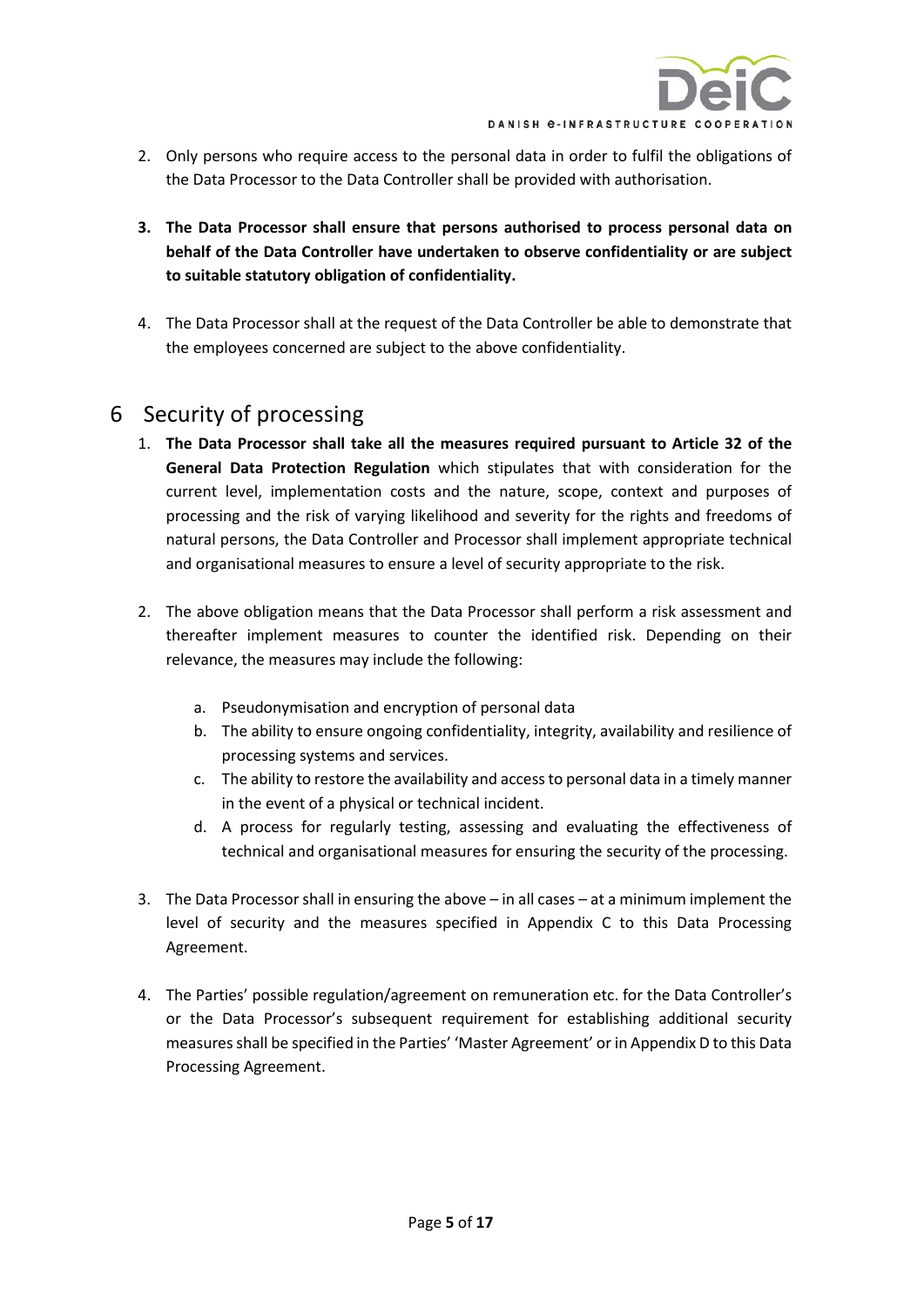## <span id="page-5-0"></span>7 Use of Sub-Processors

- **1. The Data Processor shall meet the requirements specified in Article 28, sub-section 2 and 4, of the General Data Protection Regulation in order to engage another processor (Sub-Processor).**
- **2. The Data Processor shall therefore not engage another processor (Sub-Processor) for the fulfilment of this Data Processing Agreement without the prior specific or general written consent of the Data Controller.**
- **3. In the event of general written consent, the Data Processor shall inform the Data Controller of any planned changes with regard to additions to or replacement of other data processors and thereby give the Data Controller the opportunity to object to such changes.**
- 4. The Data Controller's requirements for the Data Processor's engagement of other subprocessors shall be specified in [Appendix B](#page-13-0) to this Data Processing Agreement.
- 5. The Data Controller's consent to the engagement of specific sub-processors, if applicable, shall be specified i[n Appendix B](#page-13-0) to this Data Processing Agreement.
- **6. When the Data Processor has the Data Controller's authorisation to use a sub-processor, the Data Processor shall ensure that the Sub-Processor is subject to the same data protection obligations as those specified in this Data Processing Agreement on the basis of a contract or other legal document under EU law or the national law of the Member States, in particular providing the necessary guarantees that the Sub-Processor will implement the appropriate technical and organisational measures in such a way that the processing meets the requirements of the General Data Protection Regulation.**

The Data Processor shall therefore be responsible – on the basis of a sub-processor agreement – for requiring that the sub-processor at least comply with the obligations to which the Data Processor is subject pursuant to the requirements of the General Data Protection Regulation and this Data Processing Agreement and its associated Appendices.

- 7. A copy of such a sub-processor agreement and subsequent amendments shall at the Data Controller's request – be submitted to the Data Controller who will thereby have the opportunity to ensure that a valid agreement has been entered into between the Data Processor and the Sub-Processor. Commercial terms and conditions, such as pricing, that do not affect the legal data protection content of the sub-processor agreement, shall not require submission to the Data Controller.
- 8. The Data Processor shall in his agreement with the Sub-Processor include the Data Controller as a third party in the event of the bankruptcy of the Data Processor to enable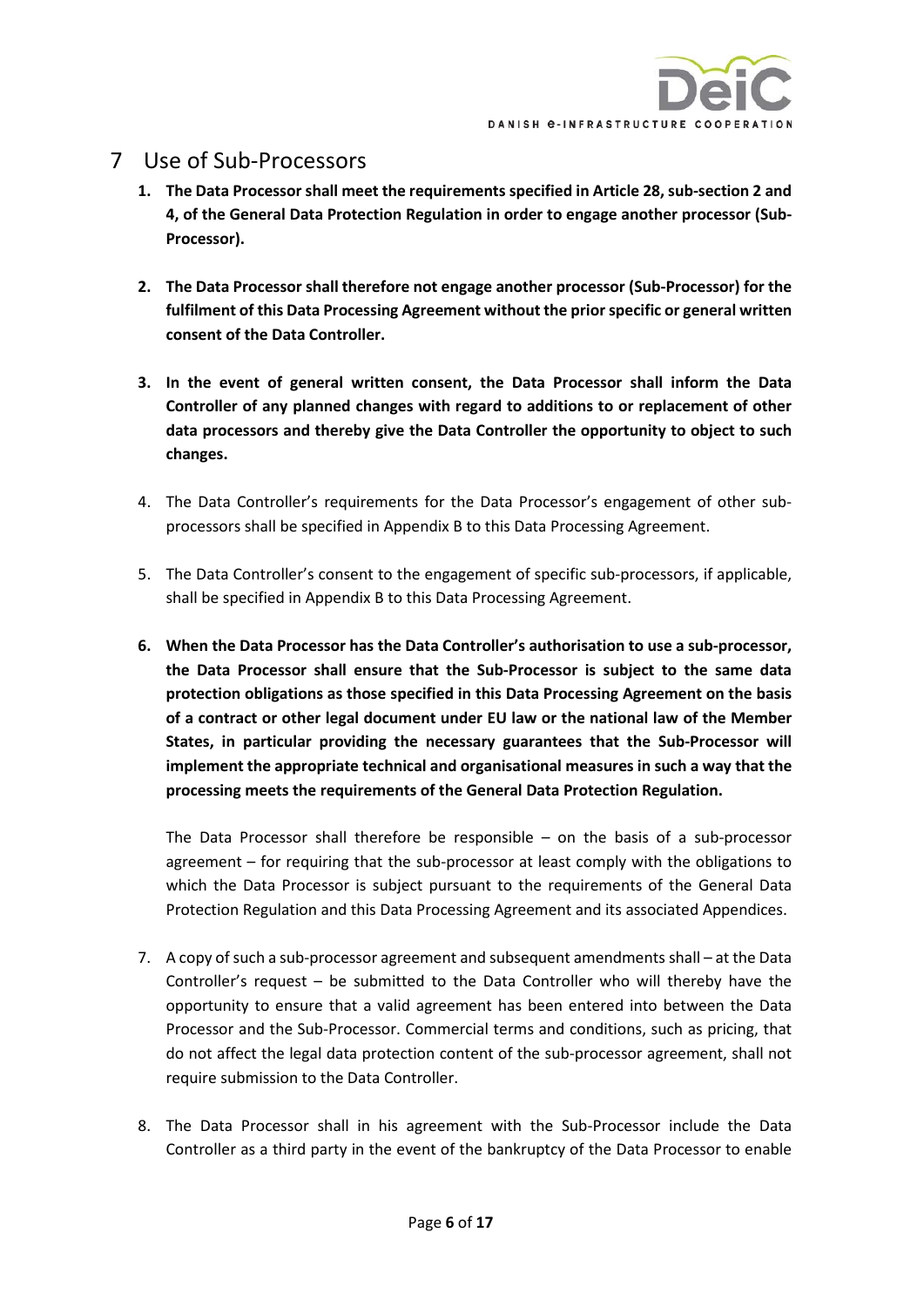

the Data Controller to assume the Data Processor's rights and invoke these as regards the Sub-Processor, e.g. so that the Data Controller is able to instruct the Sub-Processor to perform the erasure or return of data.

**9. If the Sub-Processor does not fulfil his data protection obligations, the Data Processor shall remain fully liable to the Data Controller as regards the fulfilment of the obligations of the Sub-Processor.** 

# <span id="page-6-0"></span>8 Transfer of data to third countries or international organisations

- **1. The Data Processor shall solely be permitted to process personal data on documented instructions from the Data Controller, including as regards transfer** (assignment, disclosure and internal use) **of personal data to third countries or international organisations, unless processing is required under EU or Member State law to which the Data Processor is subject; in such a case, the Data Processor shall inform the Data Controller of that legal requirement prior to processing unless that law prohibits such information on important grounds of public interest, cf. Article 28, sub-section 3, para a.**
- 2. Without the instructions or approval of the Data Controller, the Data Processor therefore cannot – within the framework of this Data Processing Agreement:
	- a. disclose personal data to a data controller in a third country or in an international organisation
	- b. assign the processing of personal data to a sub-processor in a third country
	- c. have the data processed in another of the Data Processor's divisions which is located in a third country
- 3. The Data Controller's instructions or approval of the transfer of personal data to a third country, if applicable, shall be set out in [Appendix C](#page-14-0) to this Data Processing Agreement.

## <span id="page-6-1"></span>9 Assistance to the Data Controller

1. **The Data Processor, taking into account the nature of the processing, shall, as far as possible, assist the Data Controller with appropriate technical and organisational measures, in the fulfilment of the Data Controller's obligations to respond to requests for the exercise of the data subjects' rights pursuant to Chapter 3 of the General Data Protection Regulation.** 

This entails that the Data Processor should as far as possible assist the Data Controller in the Data Controller's compliance with:

a. notification obligation when collecting personal data from the data subject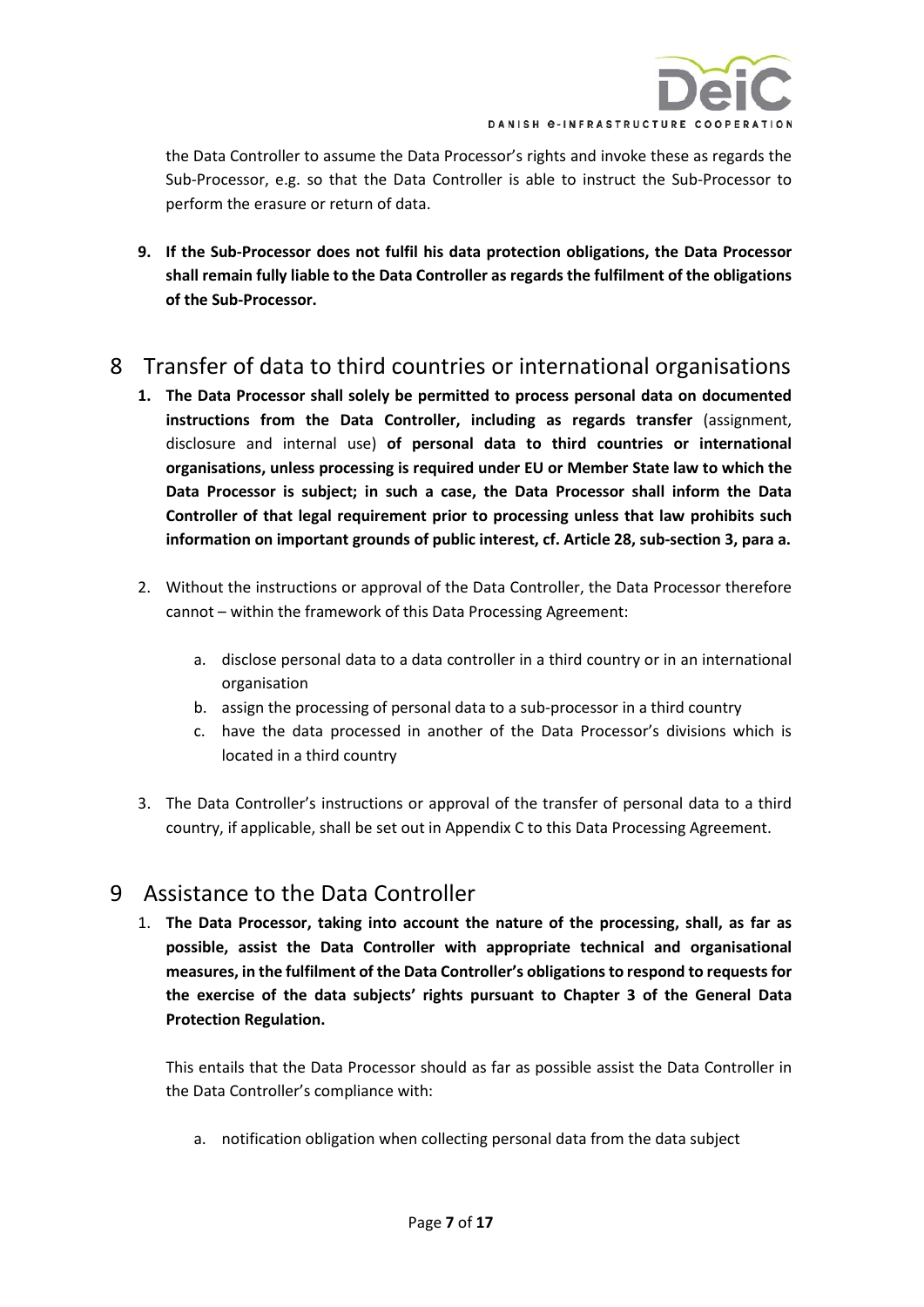

- b. notification obligation if personal data have not been obtained from the data subject
- c. right of access by the data subject
- d. the right to rectification
- e. the right to erasure ('the right to be forgotten')
- f. the right to restrict processing
- g. notification obligation regarding rectification or erasure of personal data or restriction of processing
- h. the right to data portability
- i. the right to object
- j. the right to object to the result of automated individual decision-making, including profiling
- 2. **The Data Processor shall assist the Data Controller in ensuring compliance with the Data Controller's obligations pursuant to Articles 32-36 of the General Data Protection Regulation taking into account the nature of the processing and the data made available to the Data Processor, cf. Article 28, sub-section 3, para f.**

This entails that the Data Processor should, taking into account the nature of the processing, as far as possible assist the Data Controller in the Data Controller's compliance with:

- a. the obligation to implement appropriate technical and organisational measures to ensure a level of security appropriate to the risk associated with the processing
- b. the obligation to report personal data breaches to the supervisory authority (Danish Data Protection Agency) without undue delay and, if possible, within 72 hours of the Data Controller discovering such breach unless the personal data breach is unlikely to result in a risk to the rights and freedoms of natural persons
- c. the obligation without undue delay to communicate the personal data breach to the data subject when such breach is likely to result in a high risk to the rights and freedoms of natural persons
- d. the obligation to carry out a data protection impact assessment if a type of processing is likely to result in a high risk to the rights and freedoms of natural persons
- e. the obligation to consult with the supervisory authority (Danish Data Protection Agency) prior to processing if a data protection impact assessment shows that the processing will lead to high risk in the lack of measures taken by the Data Controller to limit risk
- 3. The Parties' possible regulation/agreement on remuneration etc. for the Data Processor's assistance to the Data Controller shall be specified in the Parties' 'Master Agreement' or in Appendix D to this Data Processing Agreement.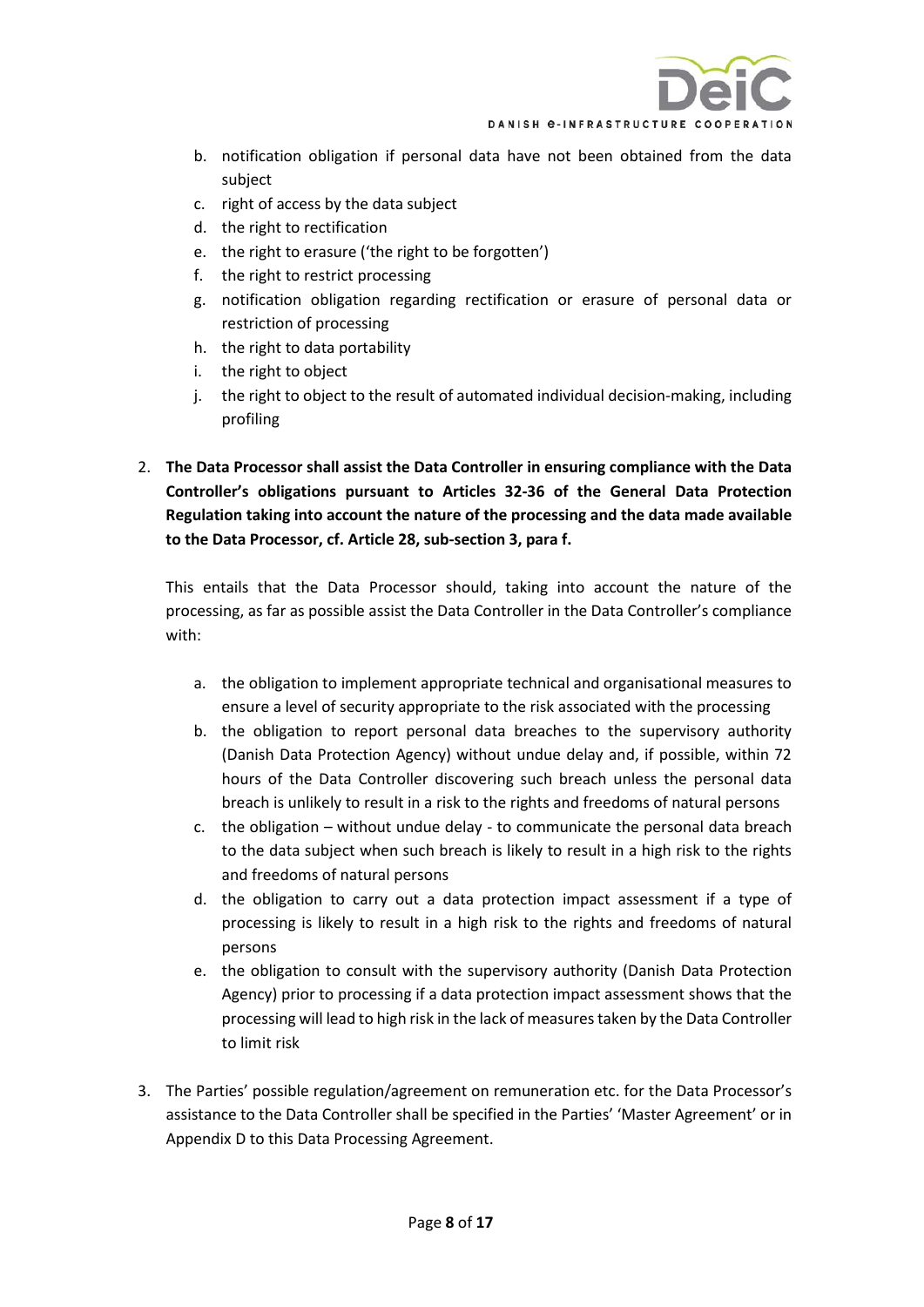

# <span id="page-8-0"></span>10 Notification of personal data breach

1. On discovery of personal data breach at the Data Processor's facilities or a sub-processor's facilities, the Data Processor shall without undue delay notify the Data Controller.

The Data Processor's notification to the Data Controller shall, if possible, take place without undue delay after the Data Processor has discovered the breach to enable the Data Controller to comply with his obligation, if applicable, to report the breach to the supervisory authority within 72 hours.

- 2. According to Clause 9.2., para b, of this Data Processing Agreement, the Data Processor shall – taking into account the nature of the processing and the data available – assist the Data Controller in the reporting of the breach to the supervisory authority. This may mean that the Data Processor is required to assist in obtaining the information listed below which, pursuant to Article 33, sub-section 3, of the General Data Protection Regulation, shall be stated in the Data Controller's report to the supervisory authority:
	- a. The nature of the personal data breach, including, if possible, the categories and the approximate number of affected data subjects and the categories and the approximate number of affected personal data records
	- b. Probable consequences of a personal data breach
	- c. Measures which have been taken or are proposed to manage the personal data breach, including, if applicable, measures to limit its possible damage

## <span id="page-8-1"></span>11 Erasure and return of data

1. **On termination of the processing services, the Data Processor shall be under obligation, at the Data Controller's discretion, to erase or return all the personal data to the Data Controller and to erase existing copies unless EU law or Member State law requires storage of the personal data.**

## <span id="page-8-2"></span>12 Inspection and audit

- 1. **The Data Processor shall make available to the Data Controller all information necessary to demonstrate compliance with Article 28 of the General Data Protection Regulation and this Data Processing Agreement, and allow for and contribute to audits, including inspections performed by the Data Controller or another auditor mandated by the Data Controller.**
- 2. The procedures applicable to the Data Controller's inspection of the Data Processor are specified in [Appendix C](#page-14-0) to this Data Processing Agreement.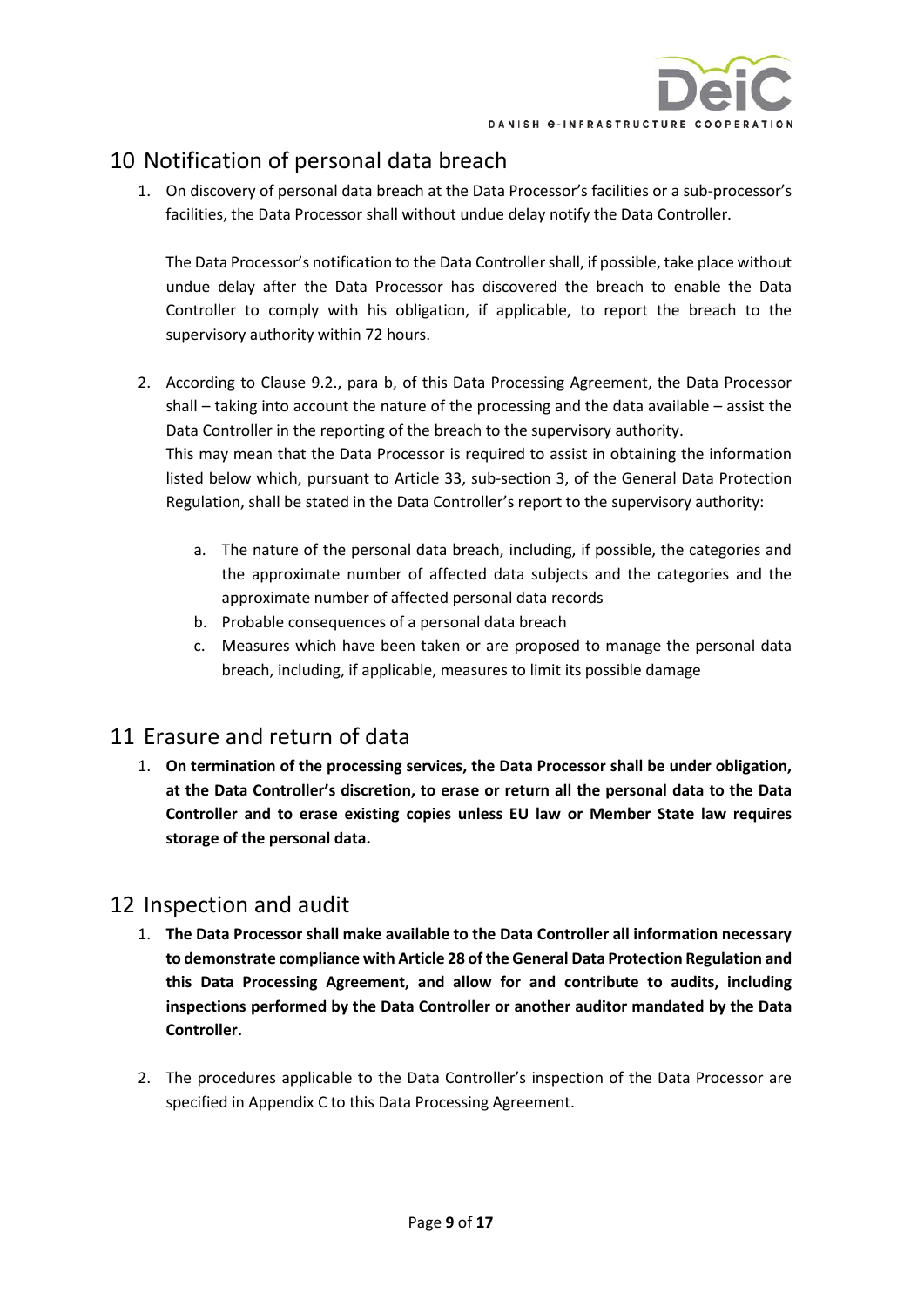

- 3. The Data Controller's inspection of sub-processors, if applicable, shall as a rule be performed through the Data Processor. The procedures for such inspection are specified in [Appendix C](#page-14-0) to this Data Processing Agreement.
- 4. The Data Processor shall be required to provide the supervisory authorities, which pursuant to applicable legislation have access to the Data Controller's and Data Processor's facilities, or representatives acting on behalf of such supervisory authorities, with access to the Data Processor's physical facilities on presentation of appropriate identification.

## <span id="page-9-0"></span>13 The Parties' agreement on other terms

- 1. (Separate) terms relating to the consequences of the Parties' breach of this Data Processing Agreement, if applicable, shall be specified in the Parties' 'Master Agreement' or in [Appendix D](#page-16-0) to this Data Processing Agreement.
- 2. Regulation of other terms between the Parties shall be specified in the Parties' 'Master Agreement' or in [Appendix D](#page-16-0) to this Data Processing Agreement.

## <span id="page-9-1"></span>14 Commencement and termination

- 1. This Data Processing Agreement shall become effective on the date of both Parties' signature to the Agreement.
- 2. Both Parties shall be entitled to require this Data Processing Agreement renegotiated if changes to the law or inexpediency of the provisions contained herein should give rise to such renegotiation.
- 3. The Parties' agreement on remuneration, terms etc. in connection with amendments to this Data Processing Agreement, if applicable, shall be specified in the Parties' 'Master Agreement' or in Appendix D to this Data Processing Agreement.
- 4. This Data Processing Agreement may be terminated according to the terms and conditions of termination, incl. notice of termination, specified in the 'Master Agreement'.
- 5. This Data Processing Agreement shall apply as long as the processing is performed. Irrespective of the termination of the 'Master Agreement' and/or this Data Processing Agreement, the Data Processing Agreement shall remain in force until the termination of the processing and the erasure of the data by the Data Processor and any sub-processors.
- 6. Signature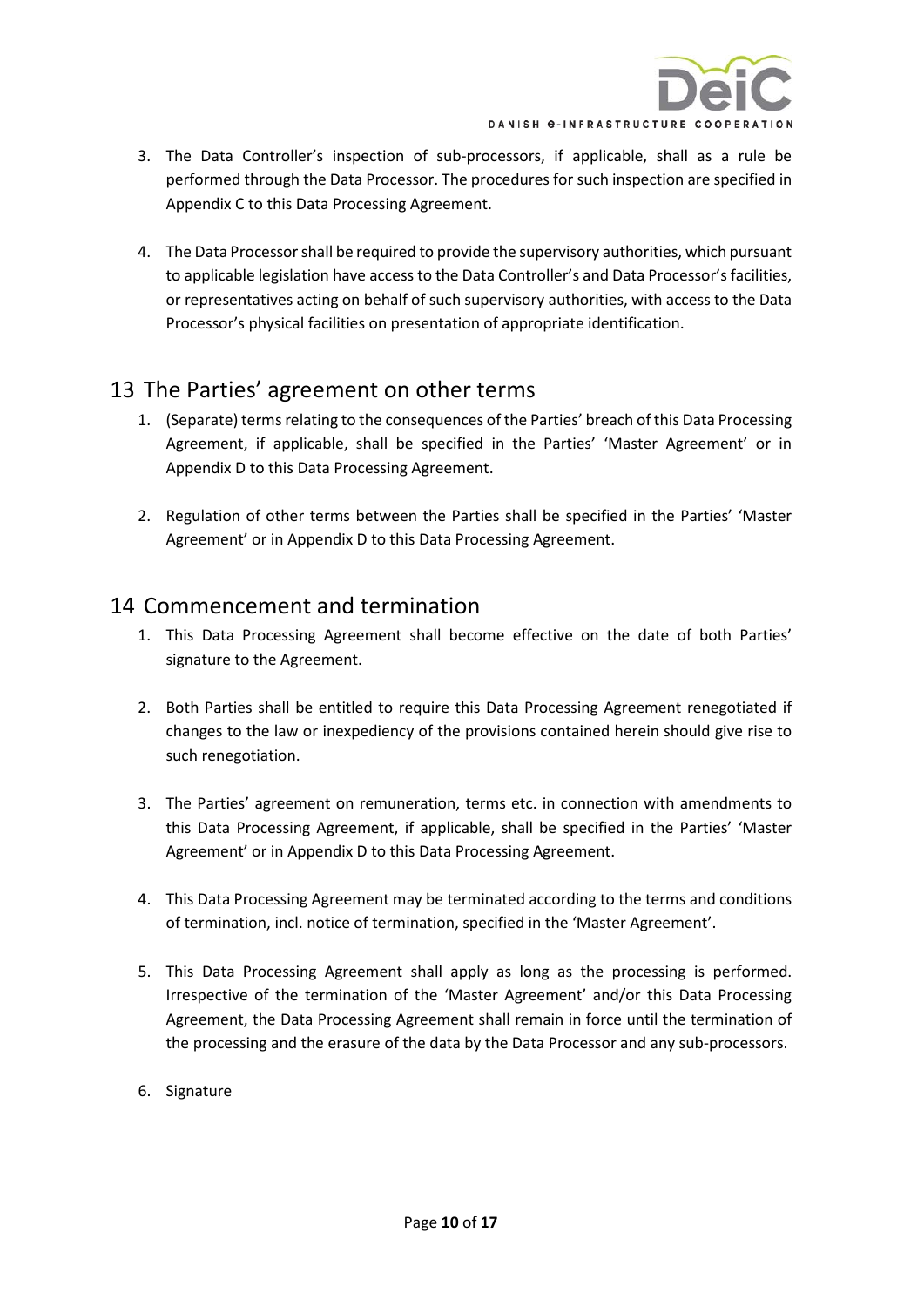

|            | On behalf of the Data Controller | On behalf of the Data Processor |                    |  |
|------------|----------------------------------|---------------------------------|--------------------|--|
| Name:      | [State name]                     | Name:                           | Martin Bech        |  |
| Position:  | [State position]                 | Position:                       | Divisionsdirektør  |  |
| Date:      | [State date]                     | Date:                           | [State date]       |  |
| Signature: | [Insert signature]               | Signature:                      | [Insert signature] |  |

# <span id="page-10-0"></span>15 Data Controller and Data Processor contacts/contact points

- 1. The Parties may contact each other using the following contacts/contact points:
- 2. The Parties shall be under obligation continuously to inform each other of changes to contacts/contact points.

Name: [State name] Position: [State position] Telephone number: [State telephone number] E-mail: [State e-mail] Name: Martin Bech Position: Head of NREN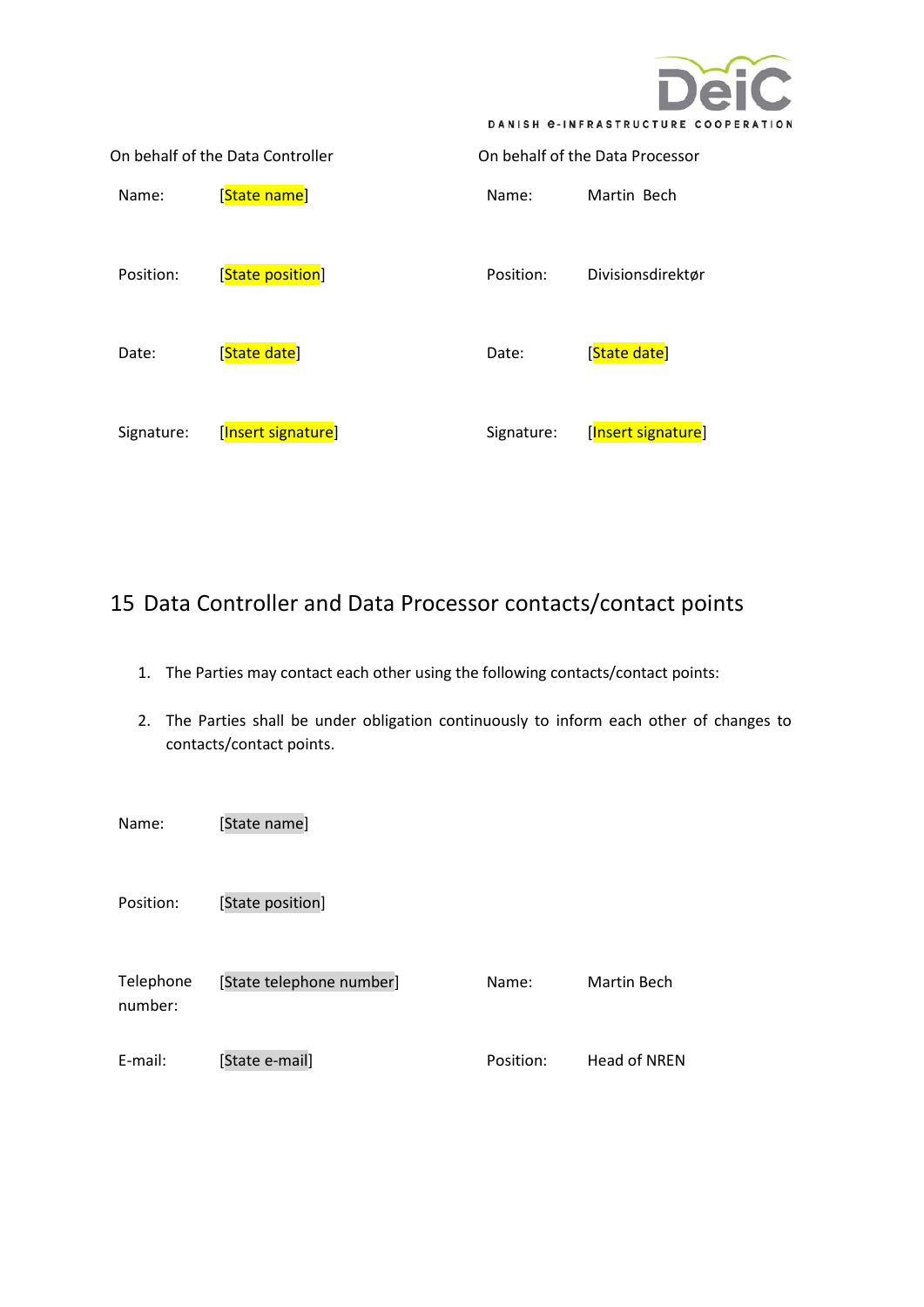

Telephone number: +45 21760625

E-mail: martin.bech@deic.dk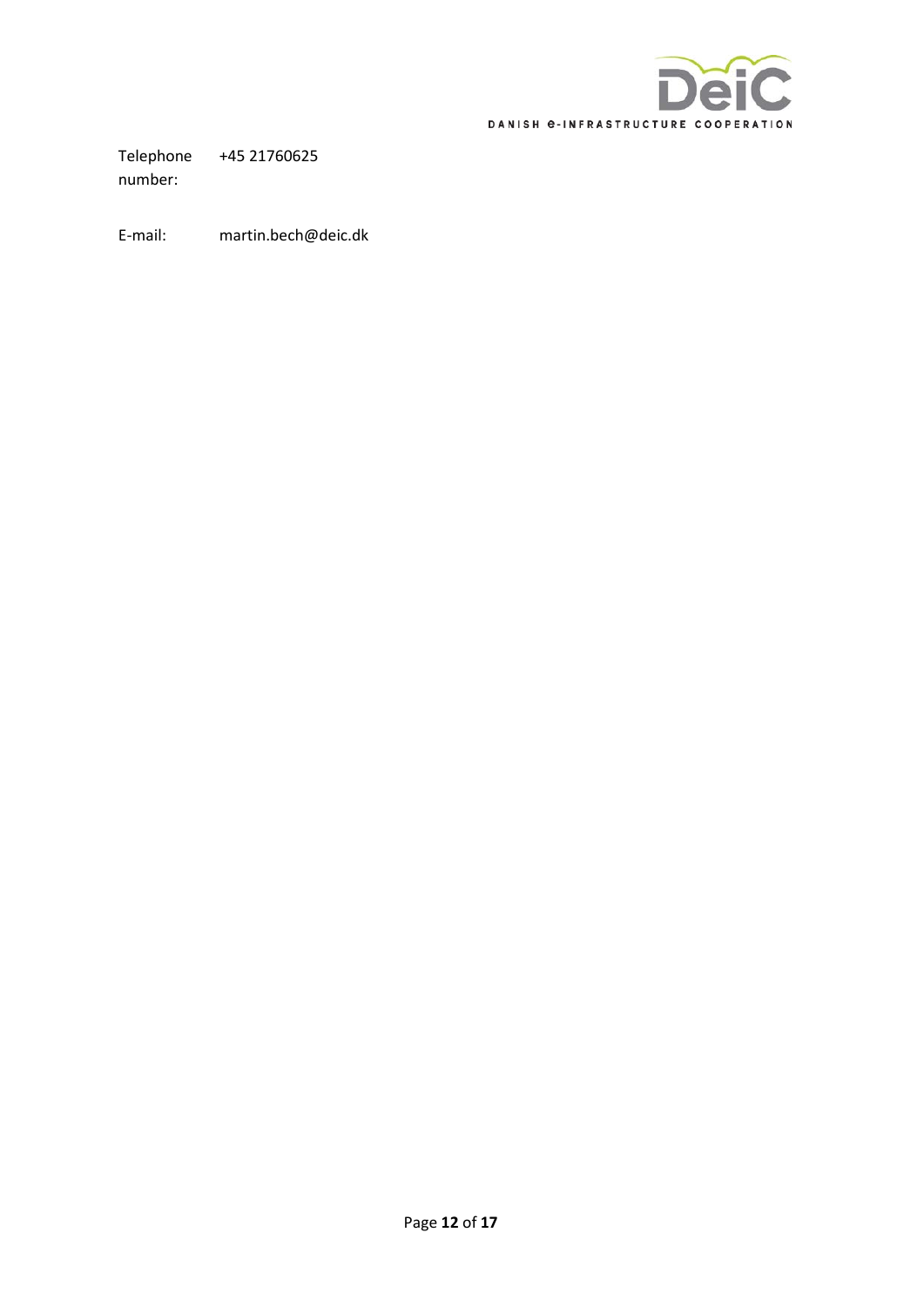

# <span id="page-12-0"></span>Appendix A Information about the processing

#### **The purpose of the Data Processor's processing of personal data on behalf of the Data Controller is:**

- Creating and maintaining Data Management Plans.
- Sharing or publishing Data Management Plans, as instructed by individual users

#### **The Data Processor's processing of personal data on behalf of the Data Controller shall mainly pertain to (the nature of the processing):**

- Storage of Data Management Plans for the user
- Sharing Data Management Plans among users
- User institutions may appoint library support staff who will then have access to all data belonging to the users of the particular institution. The relationship between users, data and library support staff is not within the scope of this agreement, and should therefore possibly be regulated by agreements between these parties.

#### **The processing includes the following types of personal data about data subjects:**

- User credentials, logging of users' activities
- Content of the Data Management Plans: Names, Institutions, positions and affiliations, addresses, telephone numbers

#### **Processing includes the following categories of data subject:**

- Persons admitted into the service as users
- Persons mentioned by the users in their Data Management Plans

#### **The Data Processor's processing of personal data on behalf of the Data Controller may be performed when this Data Processing Agreement commences. Processing has the following duration:**

• As long as the user wishes until the service as a whole may by terminated. Data entered can be erased at any time by the user him/herself. Deletion of an account is done by sending a request to the support of the service, as defined in the 'Master Agreement'.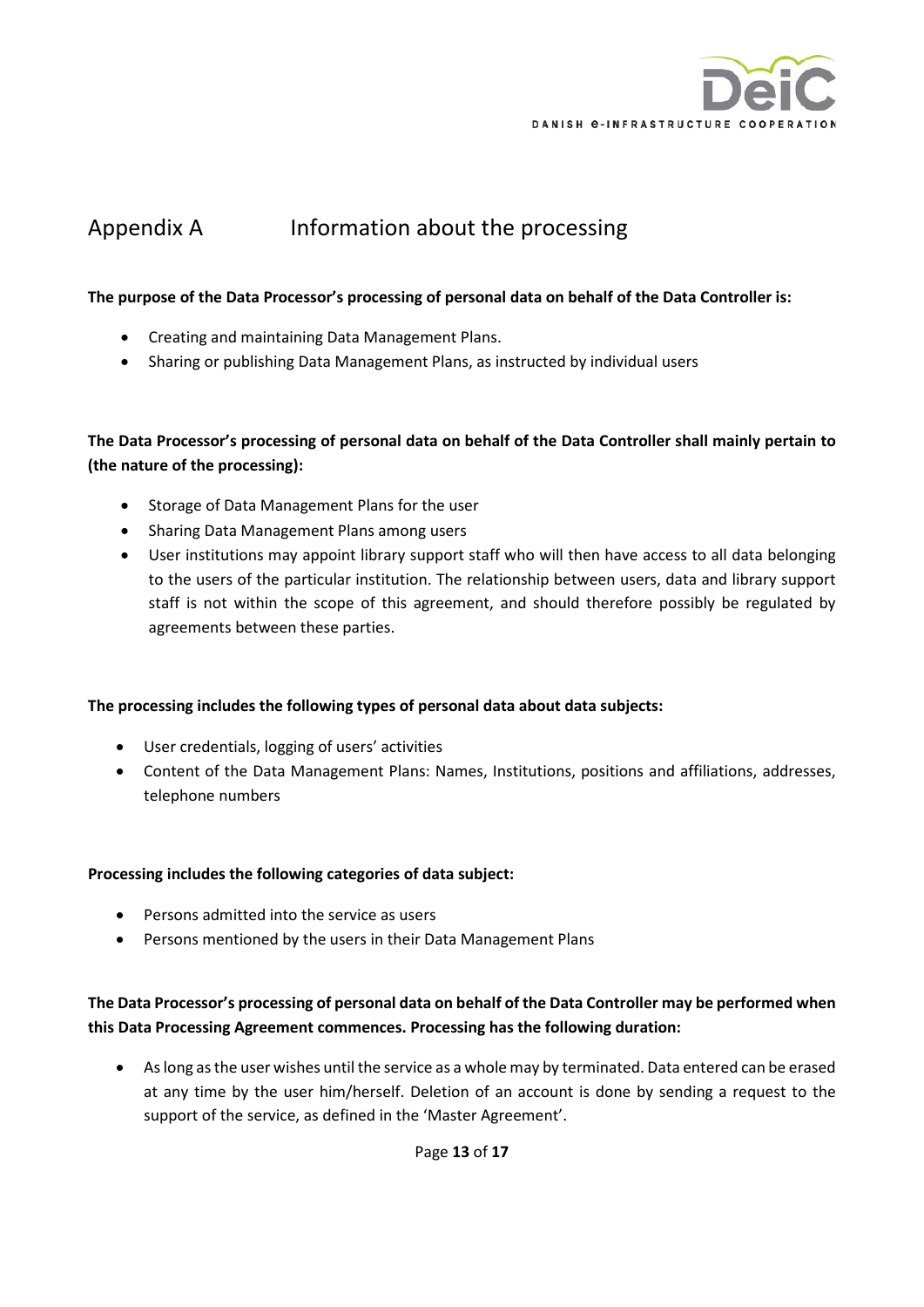

# <span id="page-13-0"></span>Appendix B Terms of the Data Processor's use of sub-processors and list of approved sub-processors

## <span id="page-13-1"></span>B.1 Terms of the Data Processor's use of sub-processors, if applicable

The Data Processor shall not make use of other sub-processorsthan the approved sub-processors mentioned below (section B.2).

## <span id="page-13-2"></span>B.2 Approved sub-processors

The Data Controller shall on commencement of this Data Processing Agreement approve the engagement of the following sub-processors:

| <b>Name</b>                    | CVR no.  | <b>Address</b>                                            | <b>Description of processing</b>              |
|--------------------------------|----------|-----------------------------------------------------------|-----------------------------------------------|
| Det Kgl.<br><b>Bibliotek</b>   | 28988842 | Søren Kierkegaards<br>Plads 1, 1221<br>København K        | Administration of content and user<br>support |
| <b>DTU</b><br><b>Bibliotek</b> | 30600946 | Anker Engelunds Vej 1,<br>Bygn. 101D, 2800 Kgs.<br>Lyngby | Administration of content and user<br>support |

The Data Controller shall on the commencement of this Data Processing Agreement specifically approve the use of the above sub-processors for the processing described for that party. The Data Processor shall not be entitled – without the Data Controller's explicit written consent – to engage a sub-processor for 'different' processing than the one that has been agreed or have another sub-processor perform the described processing.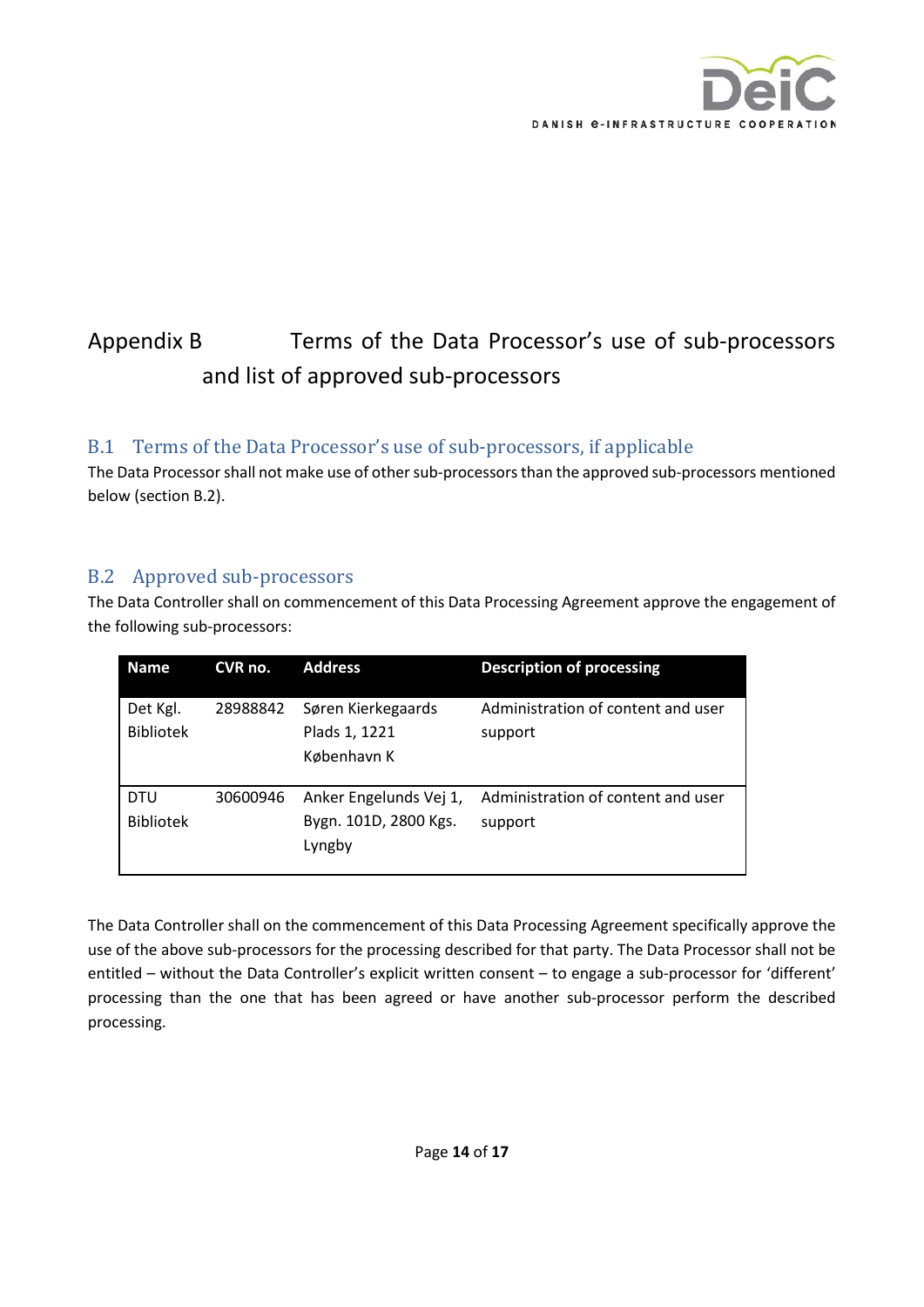

# <span id="page-14-0"></span>Appendix C Instruction pertaining to the use of personal data

## <span id="page-14-1"></span>C.1 The subject of/instruction for the processing

The Data Processor's processing of personal data on behalf of the Data Controller shall be carried out by the Data Processor performing the following:

• Making a self service web-based user interface DMPonline at the disposal of the users, enabling them to create, delete, manipulate and share data.

## <span id="page-14-2"></span>C.2 Security of processing

The level of security shall reflect:

- That the principles and recommendations in ISO 27001 with subsequent amendments are being complied with as a framework
- Safeguards to ensure only rightful users to access data in service
- Make backups of the data to prevent data loss in case of failures at the facilities of the Data Processor

### <span id="page-14-3"></span>C.3 Storage period/erasure procedures

Users control themselves what data is stored in the service. In the event of termination of the whole service, or termination of a single user account, it is stated in the 'Master Agreement' how long data are kept after the event.

### <span id="page-14-4"></span>C.4 Processing location

Processing of the personal data under this Data Processing Agreement cannot be performed at other locations than the following without the Data Controller's prior written consent:

- DeiC data center, DTU, Bldg. 304, 2800 Kgs. Lyngby
- DeiC data center, Telia Colocation, Ørestads Boulevard 95, 2300 København S
- DeiC data center, Risø, 4000 Roskilde
- Authorized workstations of the sub-processors for administration and support purposes.

### <span id="page-14-5"></span>C.5 Instruction for or approval of the transfer of personal data to third countries No such transfer is allowed by the Data Processor.

Page **15** of **17**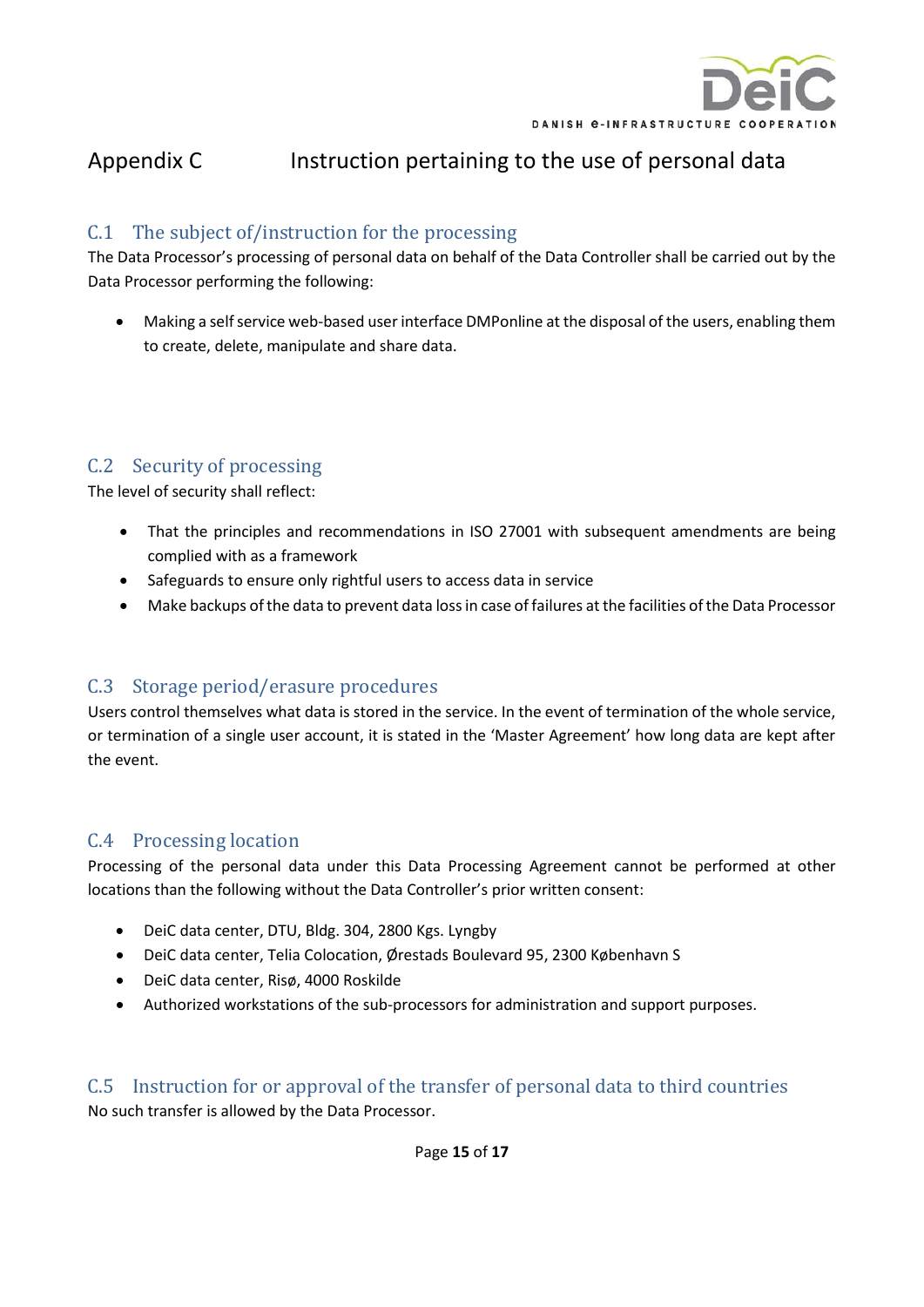

## <span id="page-15-0"></span>C.6 Procedures for the Data Controller's inspection of the processing being performed by the Data Processor

The Data Controller or the Data Controller's representative shall have access to inspecting, including physically inspecting, the processing at the Data Processor's facilities when the Data Controller deems that this is required.

The data processor's data center, network and operations of the server platform used for this service is operated according to an information security management system, for which the data processor upholds an ISO 27001 certification. The details and current status of this certification can be found on the DeiC website www.deic.dk.

## <span id="page-15-1"></span>C.7 Procedures for inspection of the processing being performed by sub-processors, if applicable

The Data Controller or the Data Controller's representative shall have access to inspecting, including physically inspecting, the processing at the Sub-Processor's facilities when the Data Controller deems that this is required.